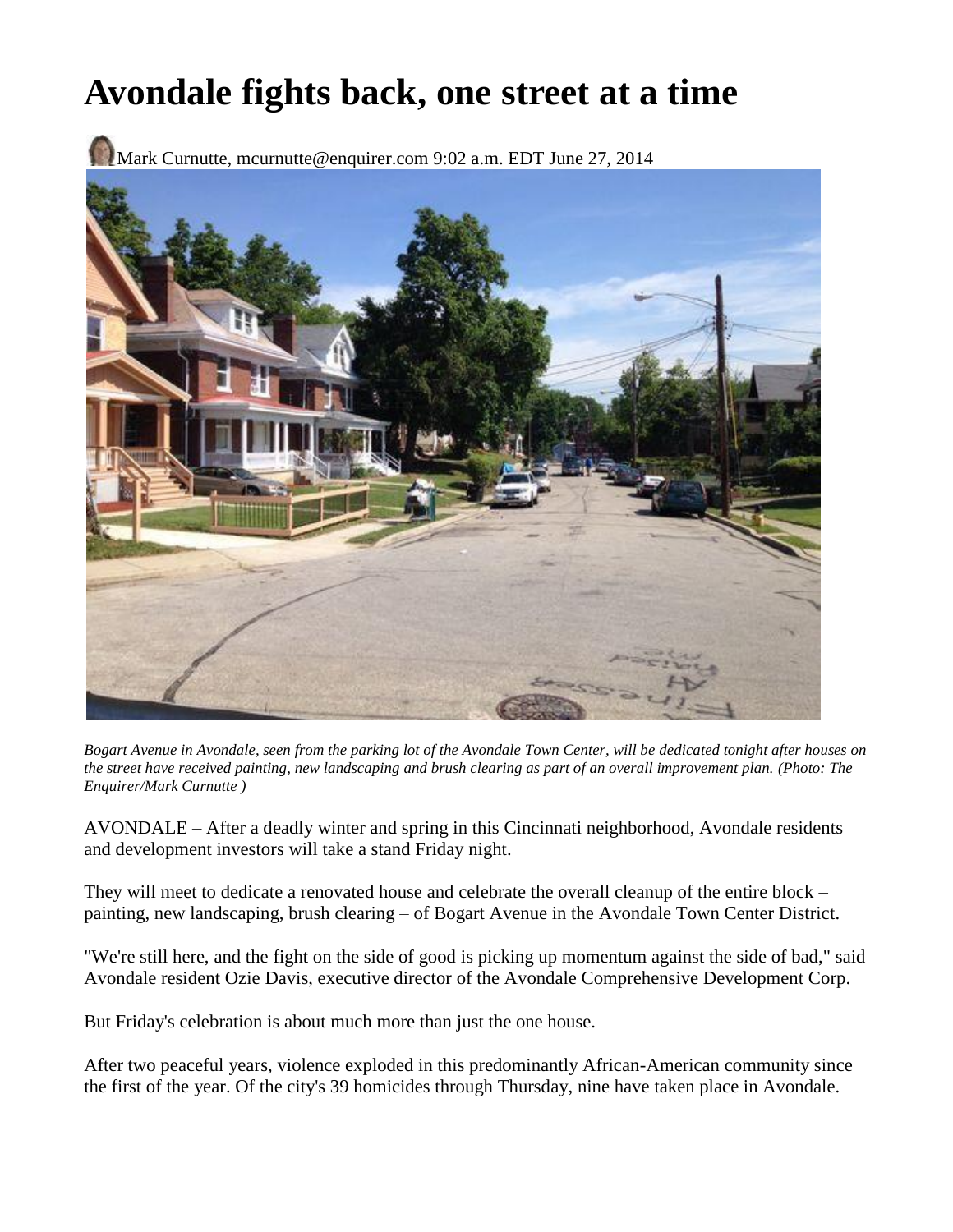

*Cal Barrett, 50, a contract painter, puts primer on the porch at 3568 Bogart Ave., Avondale, as part of an overall street cleanup and restoration. (Photo: The Enquirer/Mark Curnutte )*



*In one year, several investment partners in Avondale remodeled the house at 3561 Bogart Ave., near the Avondale Town Center, which will be dedicated Friday night with a ribbon cutting. (Photo: The Enquirer/Mark Curnutte )*

After tying Over-the-Rhine with 11 homicides in 2011, the most of any city neighborhood, Avondale had only one in 2012 – a police-involved shooting of a suspected drug dealer – and four in 2013.

Still, the effort that began in 2007 will not stop. Too much momentum has built, including receipt of a \$29.5 million Choice Neighborhoods Grant from the U.S. Department of Housing and Urban Development in December 2012. Adding to 2007's momentum was a group of investors – among them the Local Initiative Support Corporation (LISC), JPMorgan Chase and Community Building Institute – that began putting money into the neighborhood, population 12,500, for various human and physical development programs designed to improve the quality of life.

Those investors are still there, joined by others, none deterred by the violent first half of 2014. Other institutions involved in the Bogart Avenue project are the Cincinnati-Hamilton

County Community Action Agency and the African-American Chamber of Commerce of Greater Cincinnati/Northern Kentucky, which helped to secure minority contractors for the work.

"The redevelopment of the Town Center District is the linchpin of Avondale's renaissance," said Courtney Hodapp, vice president of global philanthropy for JPMorgan Chase.

The totally renovated house at 3561 Bogart Ave. is called Chase Rehab 1. The Avondale Comprehensive Development Corp. coordinated the project.

Street residents welcome the upgrade. Gloria Shabazz, 33, lives next door to the renovated house. She is a lifelong resident of Avondale, people who refer to themselves as "A-1 from Day 1."

"I like it a lot," Shabazz said. "It makes the street look so much nicer. If the troublemakers see we're dug in and caring for our street, maybe they think twice and stay away."

Contractors take pride in the street's look. It has one large apartment house and 15 free-standing homes. Three Habitat for Humanity houses are among the large twostory brick and frame houses that date to the early 20th century. Four of the older houses, nearest Glenwood Avenue, are boarded up.